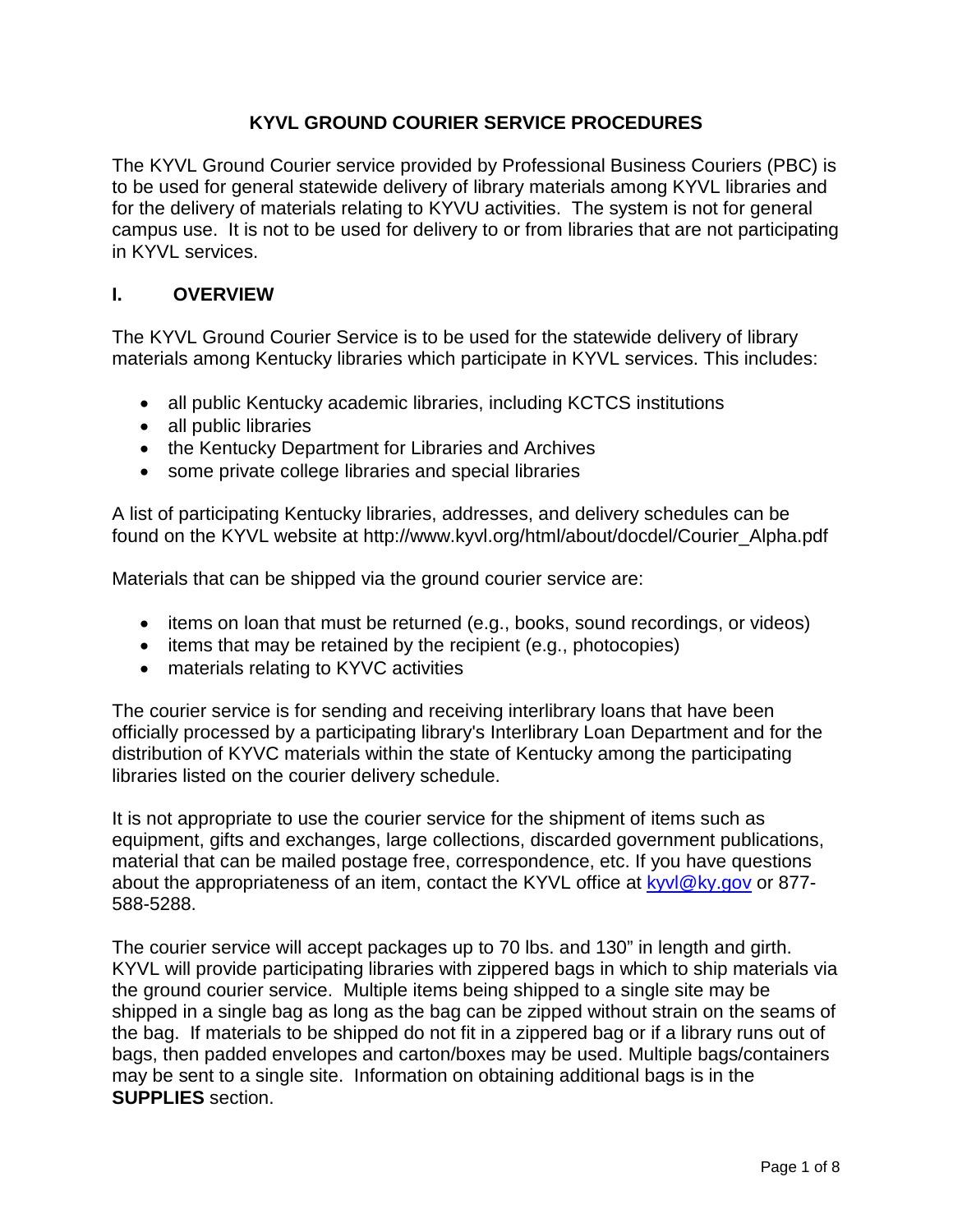# **II. IMPORTANT RESOURCES/WEBSITES**

Services – Resource Sharing. Information related to ARIEL and Resource Sharing, including schedules, forms, etc. relating to the KYVL Ground Courier Service. <http://www.kyvl.org/groundcourier.shtm>

KYVL Ground Courier Schedule – Locations in Alpha order [http://www.kyvl.org/docs/Courier\\_Alpha.pdf](http://www.kyvl.org/docs/Courier_Alpha.pdf)

KYVL Ground Courier Schedule – Locations in OCLC symbol order [http://www.kyvl.org/docs/Courier\\_OCLC.pdf](http://www.kyvl.org/docs/Courier_OCLC.pdf)

KYVL Online Courier Pickup Form <http://kyvlcourier.ky.gov/>

KYVL Ground Courier Service Holidays [https://kyvl.custhelp.com/app/answers/detail/a\\_id/590](https://kyvl.custhelp.com/app/answers/detail/a_id/590)

KYVL Ground Courier Service FAQ – Search KYVL FAQs by keyword <https://kyvl.custhelp.com/>

KYVL Problem Report Webform <https://kyvl.custhelp.com/app/ask>

KYVL Ground Courier Signature Sheet <http://www.kyvl.org/docs/sigsheet.pdf>

# **III. PREPARING MATERIALS FOR GROUND COURIER SERVICE SHIPMENT**

Items to be shipped via the courier service must be packaged according to the following instructions. Please note that the *Online Courier Pickup Form* **must** be completed for each shipment in its entirety.

# **PACKAGING**

- Use a separate bag/container for each KYVL delivery site. If the site is one to which the library sends materials infrequently, check the KYVL Ground Courier Schedule to verify participation.
- If loose papers are being shipped, enclose them in an envelope (preferably padded).
- Each item being shipped should include a copy of the original interlibrary loan request or sufficient information to identify the item.
- Place the requested material in a bag/container. If multiple items are being shipped in a single bag/container, count the items before sealing the container and record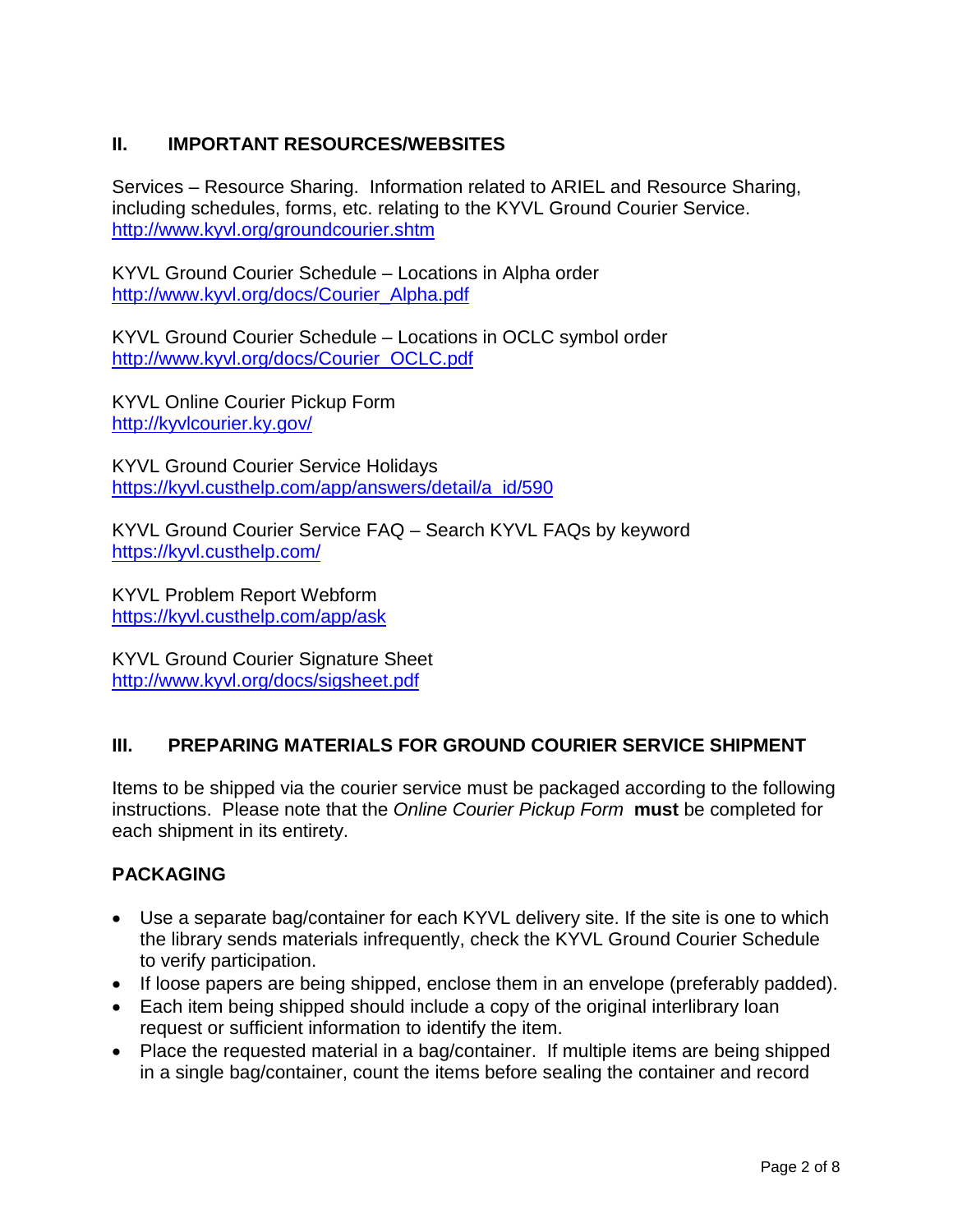the information on the *Courier Pickup Form* (see instructions for completing the *Courier Pickup Form*).

- Attach TO and FROM mailing label/s to the container. Zippered bags will have a framed address window to contain mailing label/s affixed to shipping tags. Libraries are encouraged to continue the practice of enclosing return mailing labels with **each**  item being loaned.
- Each piece shipped, whether a bag or other container, **must** have a barcode. An initial supply of barcodes will be supplied to each library. Obtaining additional barcodes is addressed in the **SUPPLIES** section**.**
	- o Zippered bags will have a permanent barcode on the address window. If it is missing or damaged, clean off the window and attach a new barcode from your supply. If it is not adhering well, cover it with clear sealing tape.
	- o Other containers should be barcoded in the lower left of the mailing label.
- Each bag/container must be securely closed/sealed. Zippered bags should be completely closed. A plastic secur-a-tie is to be inserted:
	- 1. in the zipper tab,
	- 2. through the grommet/eyelet behind the zipper tab,
	- 3. through the grommet/eyelet in the shipping tag in the address window and
	- 4. securely tightened so that the zipper cannot be opened without removing the tie.

# **IV. COMPLETING THE ONLINE PICKUP RECORD**

Access the *Online Courier Pickup Form* at [http://kyvlcourier.ky.gov/.](http://kyvlcourier.ky.gov/)

Your library's ID and password is your OCLC symbol. If you do not know your library's OCLC symbol, check the [KYVL Ground Courier Schedule.](http://www.kyvl.org/docs/Courier_Alpha.pdf)

1. Click on the Login button to log in and access the welcome screen. You will see the following message:

#### **Welcome to the KYVL Courier / Pick-Up Records Form**

Please decide whether you wish to open your previous form, or create a new one.

**Open Previous Form** - allows you to return to the most recent form and make changes.

**Start New Form** - accesses a new blank form.

**Log-out** – ends session

2. Unless you need to correct a previous form, ALWAYS click on the **Start New Form** button.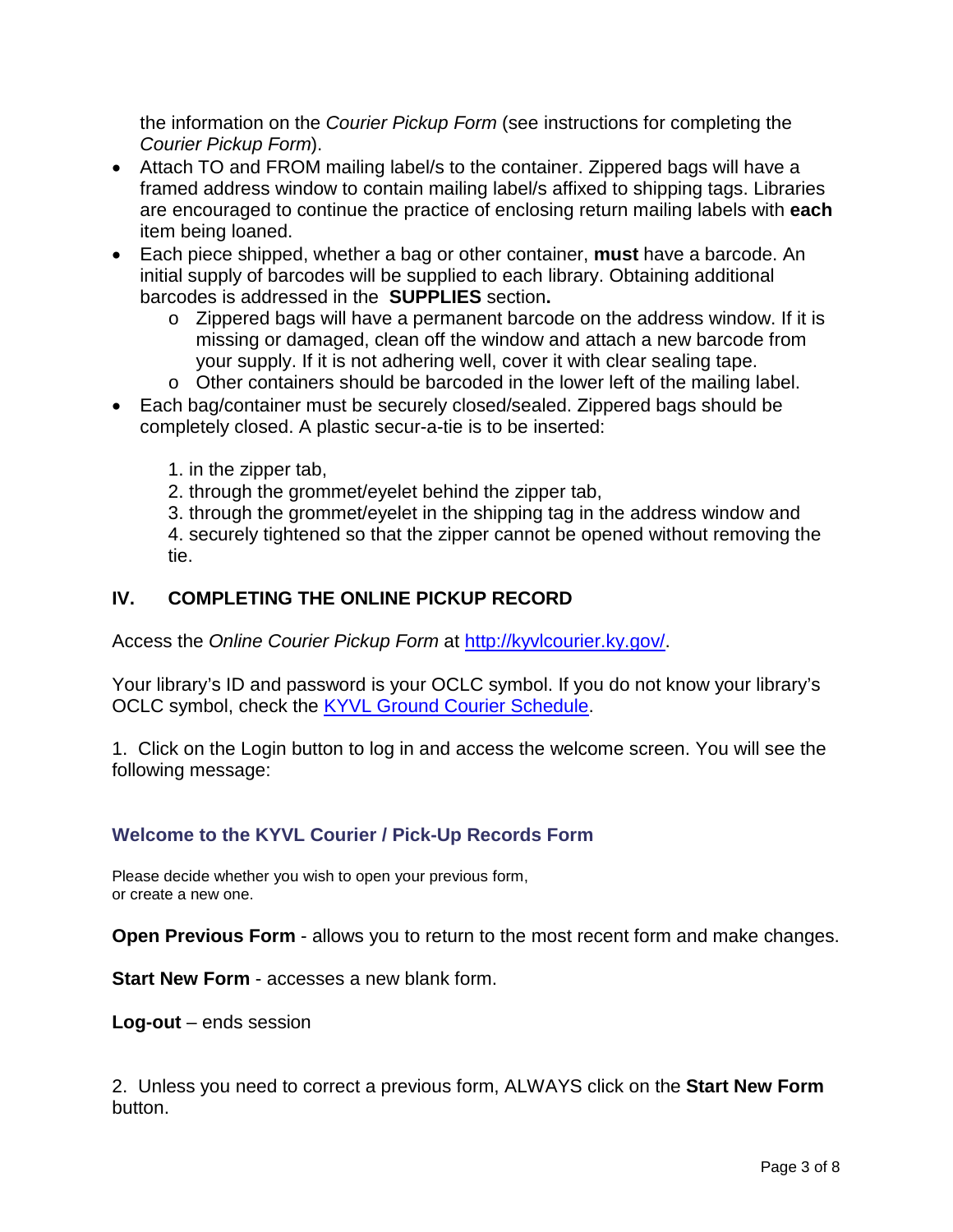On the new form, you will see that today's date is automatically inserted, as is the name and address of your library. The date can be changed if desired.

3. In the field labeled Package ID No. enter the barcode number from a package.

4. Use the drop-down menu under Send To in order to choose the library to which you are sending the package. Libraries in the list are organized by OCLC symbol. If you are unfamiliar with the OCLC symbol of the receiving library, you can find this information in the [KYVL Ground Courier Schedule.](http://www.kyvl.org/docs/Courier_Alpha.pdf)

#### **\*\*NOTE: If a library is not listed in the drop-down menu, that library is not a participating member of the KYVL Ground Courier Service, and you cannot use this service to send a package to that library. In these cases, you will need to determine another method of delivery, such as the US mail, UPS, etc.**

5. Use the drop-down menu under to choose bag, box, tub, or other method of packaging.

6. In the # Items in Container field, enter the number of items being shipped in the container.

Use a separate line for each individual container being sent out in that day's shipment.

#### **\*\*NOTE: Do not attempt to leave any fields blank. If you do not enter all information, you will not be allowed to proceed with the form.**

7. Once you have entered information for all packages, click on Next in the upper right hand corner of the screen.

At the next screen you will be able to choose from several options.

**Printable Pick-up Form** – allows you to print pickup form for courier to sign and to keep for your records **Shipping Labels** – allows you to print shipping labels to use on courier bags **Edit Most Recently Created Form** – make changes to current shipment **Create New Pick-up Form** – being a new form for a different shipment **Help** - learn more about how to use these forms.

**Log Out** – ends session

8. If you are ready to print the form for shipment, click on **Print Pick-Up Form.** You will see the completed form on your screen. Don't forget to print **2 copies** and change your print setting on your browser to [landscape](https://avenger.kyvu.org/kyvl/landscape.htm) instead of portrait.

Click the back button on your browser to return to the previous menu.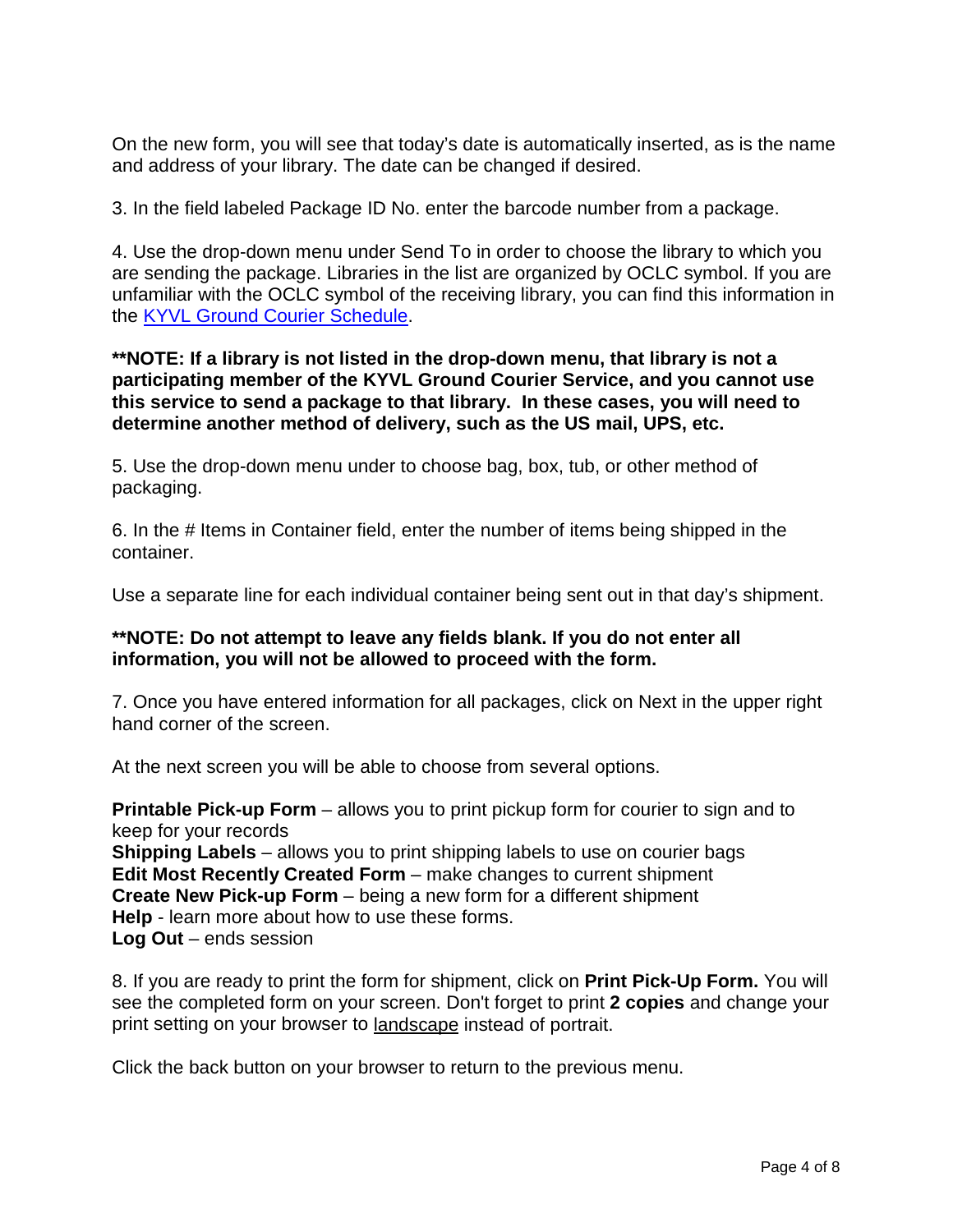9. Click on **Shipping Labels** to print shipping labels for each of the packages you have listed on your form. The receiving libraries' addresses are automatically entered on the shipping labels.

# **IV. PICKUP/DELIVERY**

## **A. Vendor Responsibilities**

1. Pickup/delivery should occur at your library on the designated weekdays agreed on in the contract between KYVL and Professional Business Couriers (PBC) and at a posted, standard time each pickup/delivery day. These days and times can be found at KYVL Ground Courier Schedule.

2. Pickup/delivery should be within +/- 30 minutes of the posted, standard pickup/delivery time for individual sites. Should problems develop regarding pickup/delivery times, they should be reported to KYVL. Problem reports are to be made on the Ask a Question form found on the KYVL web site at

<http://www.kyvl.org/html/about/docdel/formcourierproblem.shtml> or by calling the KYVL toll free number 877-588-5288.

3. The courier will come to the pickup/delivery area designated by your library in the KYVL Courier Service Delivery Profile filled out by your library.

NOTE: If you have not filled out the Delivery Profile form, you may do so here: [http://www.kyvl.org/courierprofile.shtm.](http://www.kyvl.org/courierprofile.shtm)

#### 4. The courier will:

a. Review the *Courier Pickup Form* for completeness, verify the number of PCS (bags/containers) in the shipment, sign the form and leave  $2<sup>nd</sup>$  copy for the library's files.

b. Present the Library representative with the *Delivery Record* form for a signature to verify receipt of the shipment and to allow, if necessary, notations to be made regarding number and/or condition of received shipment pieces. A copy of the *Delivery Record* will not be left at your Library.

#### **B. Library Responsibilities**

1. The Library is responsible for having packaged all material for shipment, completing the *Online Courier Pickup Form* and ensuring that both packages and paperwork are at the designated pickup/delivery area prior to the standard pickup/delivery time on assigned service days.

Pickup/delivery will be within +/- 30 minutes of the posted, standard pickup/delivery time. **Shipments must be prepared in advance, couriers cannot wait while packaging or paperwork is completed**.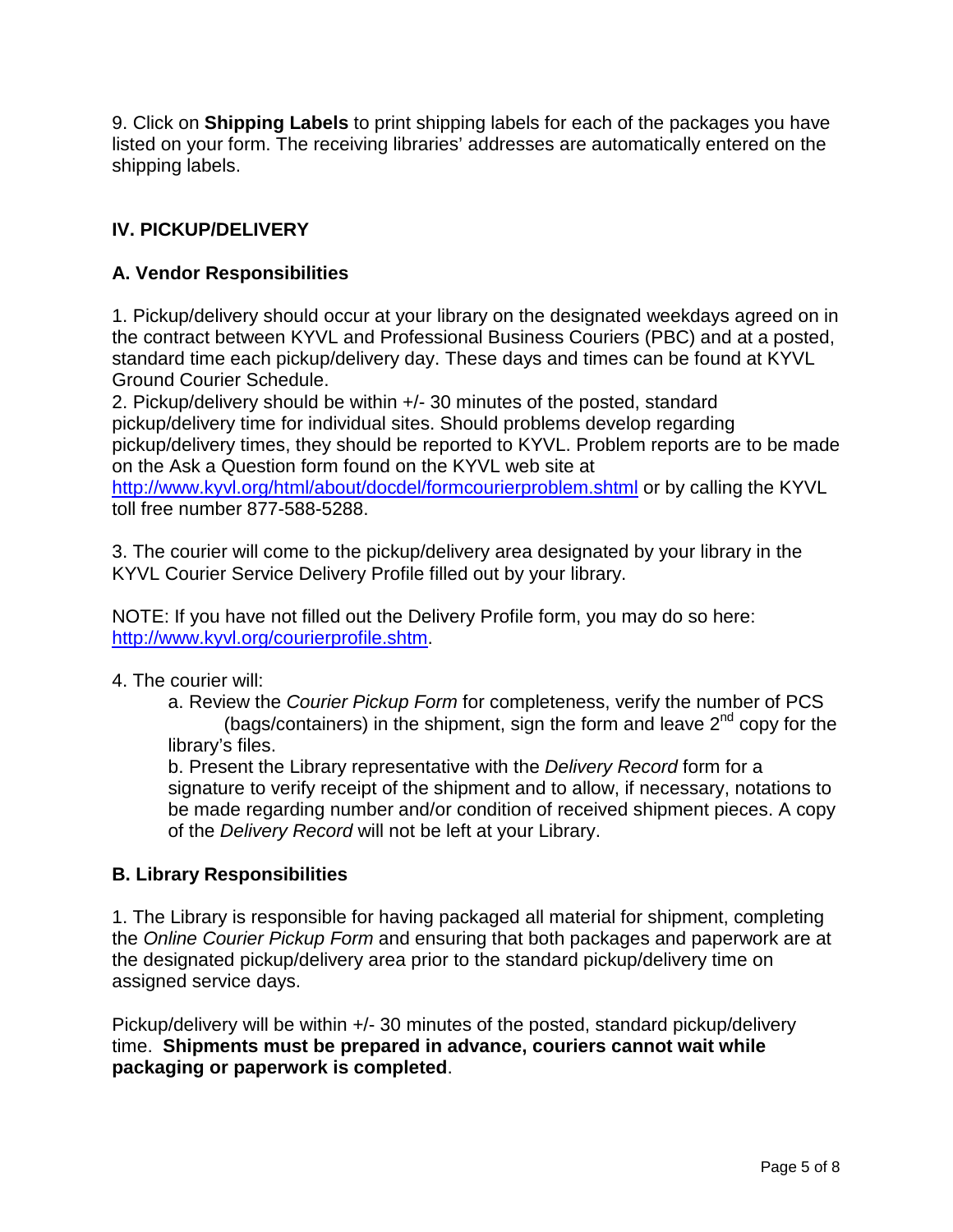- 2. At pickup/delivery, a Library representative is responsible for the following:
	- a. Checking the TO address on pieces received, refusing any bags/containers not addressed to your library.
	- b. Verifying the number of pieces (bags/containers) in the shipment received and their condition. A *Delivery Record* form will be presented by the courier to the Library representative for signature to acknowledge receipt of the shipment. Discrepancies in the number of shipment pieces listed on the form or comments on the condition of the packages must be noted on the *Delivery Record* at this time.

3. If the number of pieces received differs from that shown on the *Delivery Record*, line through the missing barcode number in the Package ID Number column, initial and adjust the total number of pieces (PCS) received.

4. If any bag/container is not securely fastened, count the number of items in the container. On the *Delivery Record* , circle the barcode number of the container. In the printed signature area, write OPEN and record the actual number of items in the container. The sending library should be contacted to determine if there is a discrepancy between the number of items sent in a container and the number received. See the **PROBLEM RESOLUTION** section for the action to be taken if there is a discrepancy between the number of items sent and the number of items received.

5. The Library is responsible for immediately reporting problems, e.g., missed stops, a missing container or missing items from within a container. The reporting process is outlined in the **PROBLEM RESOLUTION** section.

6. The Library is responsible for maintaining records sufficient to identify in which shipment a requested item was sent.

7. The Library is responsible for informing KYVL if they do not need courier service for a protracted length of time. Examples of situations requiring this might be staffing crisis, close of library for a move, etc.

# **V. PROBLEM RESOLUTION**

The following are examples of possible courier service problems that may be encountered by the Library:

- Courier stop is not made
- Courier stops are made at days and/or times other than those established as standard
- Pieces (bags/containers) are missing from a shipment
- Items are missing/damaged from a bag/container

These problems or any other should be reported **immediately** to KYVL. Problem reports are to be made on the **[KYVL Problem Report Webform](https://kyvl.custhelp.com/app/ask)** or by calling the KYVL toll free number 877-588-5288.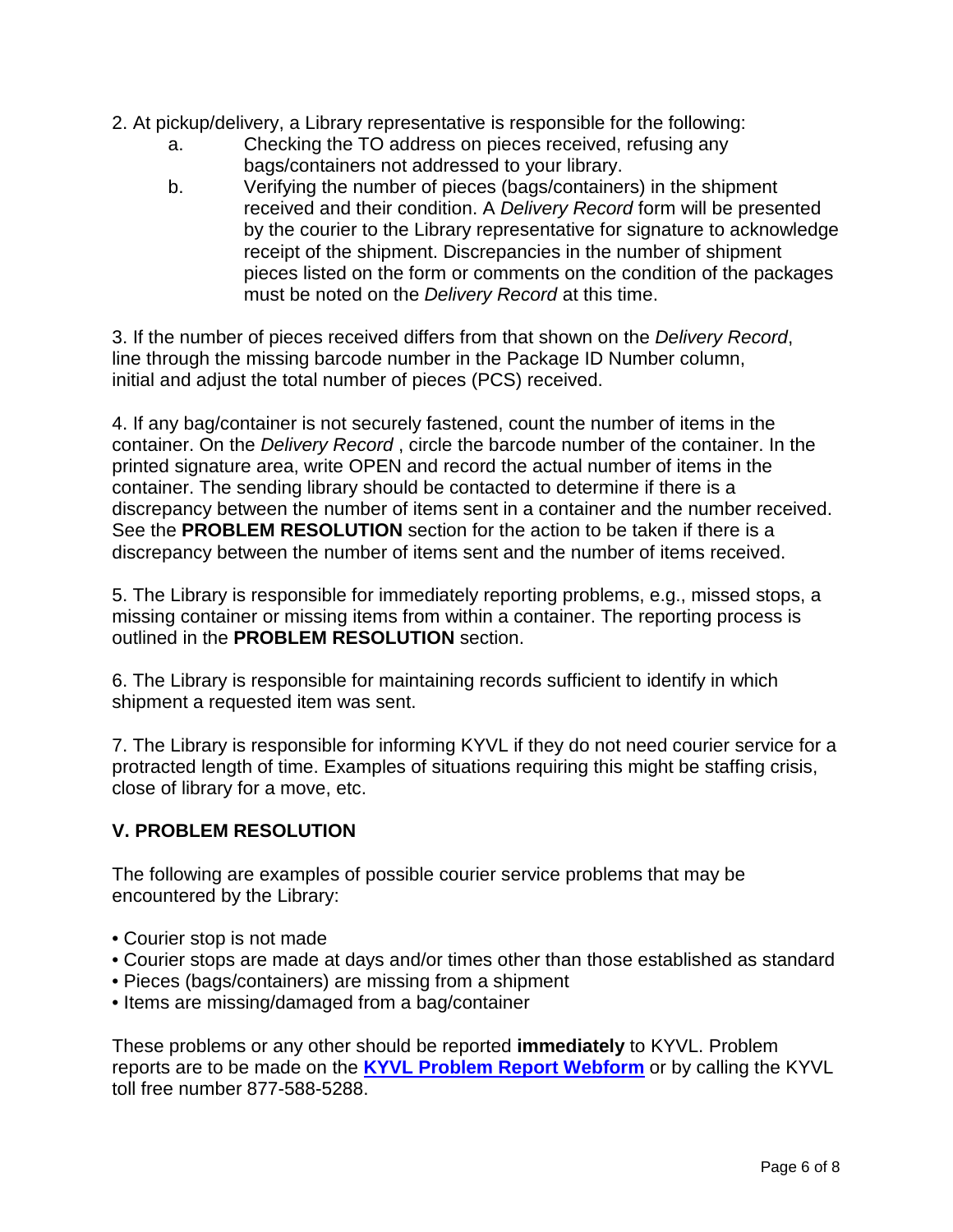**Reporting of problems is crucial; KYVL is only aware problems reported by the libraries.**

### **VI. SUPPLIES**

**Bags**: Each library will be supplied with a number of KYVL bags. Should this supply not prove sufficient for your library's needs, contact the KYVL office for additional bags.

#### **\*\*Please do not stockpile bags. If you find that you are accumulating more bags than you need, return the extra bags to the KYVL office via the courier service for redistribution.**

**Secur-a-ties**: Each library will be provided with an initial supply of secur-a-ties. When the initial supply is exhausted, your Library is responsible for purchasing additional ties. The use of ties is required to ensure the safe delivery of materials.

**Shipping Tags**: Each library will be provided with an initial supply of shipping tags. When the initial supply is exhausted, your Library is responsible for purchasing additional tags.

**Barcodes**: After the initial supply of these is depleted, additional barcodes may be obtained from the KYVL office.

**Miscellaneous**: Should the Library need to use containers other than the KYVL zippered bags, e.g., padded envelopes, boxes, etc. in ground courier shipments, the Library is responsible for purchasing and maintaining a supply of these items.

**The following is a suggested source for Secur-a-ties and Shipping tags:** Rifkin Company Phone: 800-458-7300 <http://www.arifkin.com/>